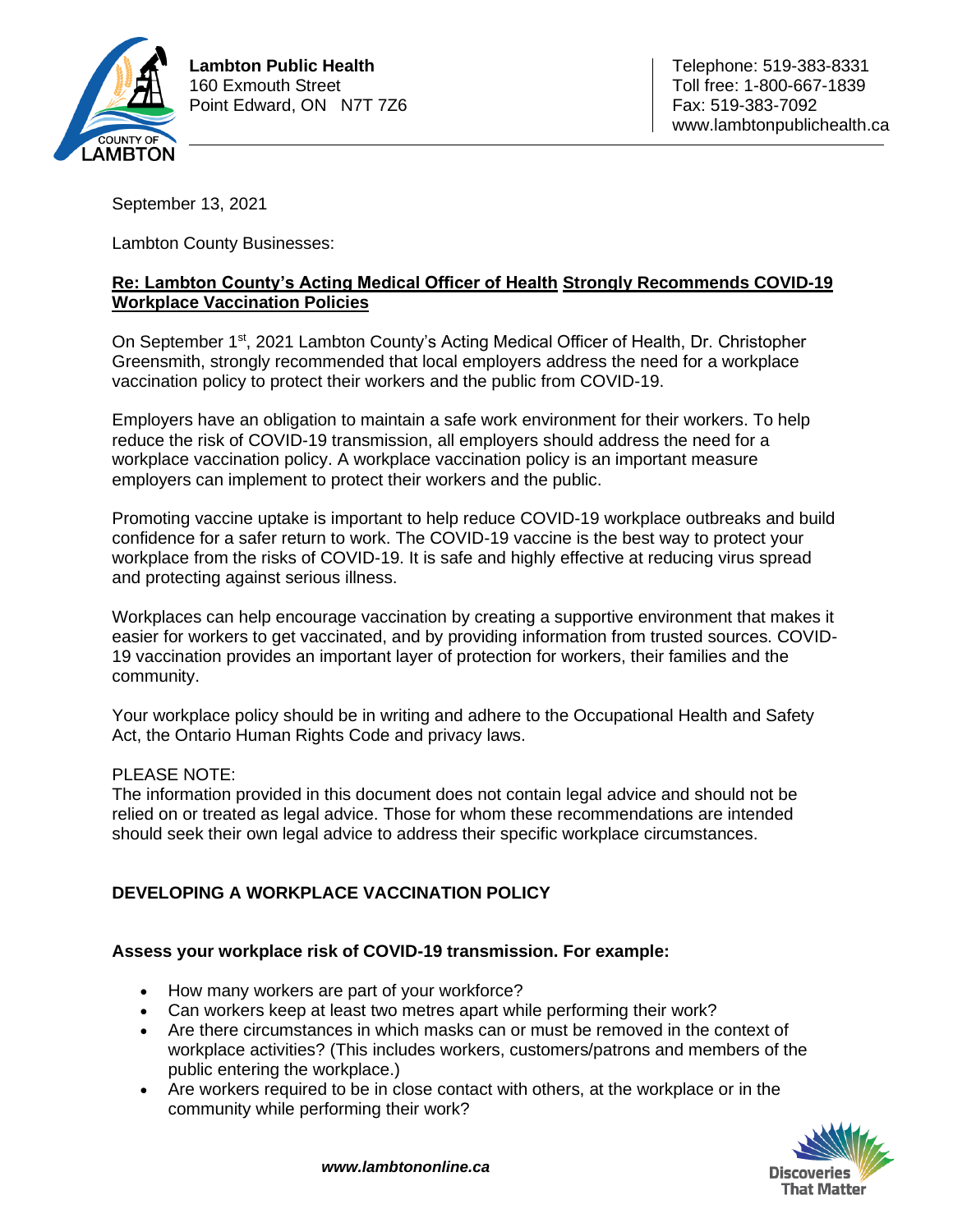- How long and how often are workers in close contact with others workers, customers/patrons or the public?
- Does your workplace have: physical barriers when workers cannot keep distanced from each other, customers/patrons or the public; good ventilation; and/or personal protective equipment (PPE) to protect workers?
- Do you have workers who may be at risk for severe illness from COVID-19? Some people may have reduced immunity due to age, pre-existing health conditions or medical treatments.
- Is your workplace able to offer alternative work for people who require accommodation, for example remote work?

# **Key Components in a Vaccination Policy**

# **1. Identify the scope and purpose**

- Explain the purpose of the policy including the risks of COVID-19. Vaccination against COVID-19 is one of the best ways to protect workers who work in a location with common areas and/or where workers can have contact with other workers, customers/patrons or the public. The Delta variant of the coronavirus is more contagious, with greater risk for severe illness and hospitalization.
- Explain who the policy applies to. Will the policy apply to all workers (i.e., not just employees but also contractors such as staff from third party agencies or volunteers and students, etc.)? Is there a separate policy for customers/patrons?
- Explain that the policy may change as the status of the pandemic changes and/or legislation or public health advice changes.
- Have a clear communication plan to inform workers about the policy.

# **2. List action steps workers must take**

When determined by the employers to be reasonably necessary to prevent the spread of COVID-19 in the workplace or in the community while performing their work, workplace policies should require workers to provide proof of vaccination, with vaccines approved by Health Canada or the World Health Organization.

Alternatively, workers who do not provide proof of vaccination may need to, for example:

- Indicate that they have a medical exemption, including if the reasons are temporary or permanent. The medical exemption should be written by a licensed doctor or nurse practitioner and does not need to include the reason for the exemption.
- Complete a vaccination education course, with a signed declaration stating that they have reviewed and understood the content. The vaccination education course should include information on:
	- o How the COVID-19 vaccines work
	- o Vaccine safety related to the development of the COVID-19 vaccines
	- o The benefits of vaccination against COVID-19; and,
	- o Possible side effects of COVID-19 vaccination

#### **3. Set deadlines for when the actions must be taken**

Specify a reasonable date when workers must demonstrate compliance with various elements of the workplace policy.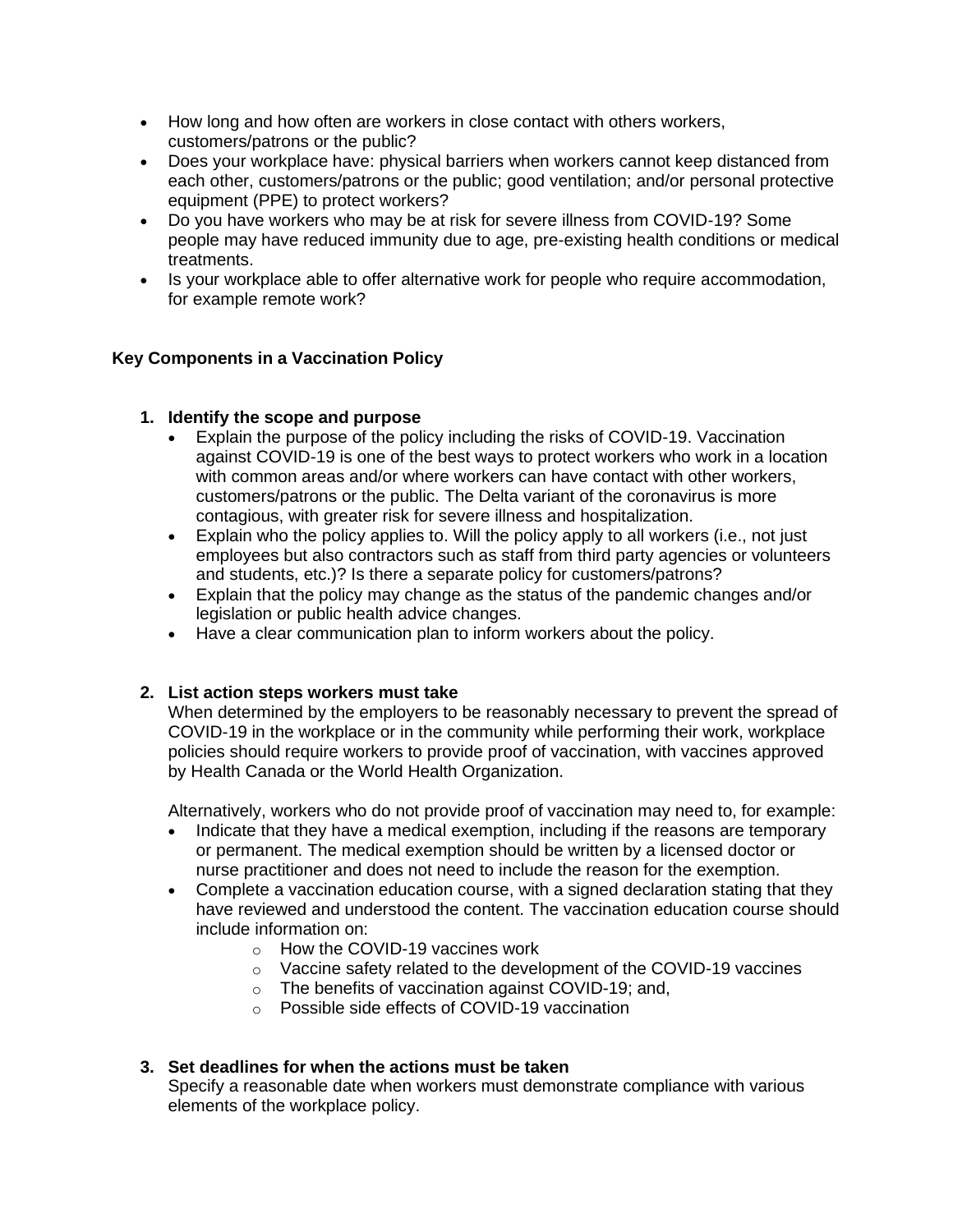#### **4. List available supports for vaccination**

Demonstrate your commitment to supporting workers to get vaccinated. Ways to support workers to get vaccinated include:

- Providing vaccine information from credible sources or translated resources
- Supporting vaccine champions to initiate conversation with their peers
- Providing paid leave to get vaccinated
- Reminding workers that they are entitled to up to [three paid sick days](https://files.ontario.ca/mltsd-covid19-employees-have-paid-sick-days-english-2021-05-14.pdf) under the [Ontario COVID-19 Worker Income Protection Benefit,](https://www.ontario.ca/page/covid-19-worker-income-protection-benefit) if they have side effects from the vaccine
- Providing transportation to support to get vaccinated
- Inform your workforce of the many opportunities to get vaccinated through community clinics, pharmacies and primary care, share the link to [www.getthevaccine.ca](http://www.getthevaccine.ca/) for an up to date list of availability.

### **5. Provisions for unvaccinated workers**

Your policy should list alternative options for workers who decline to get vaccinated for reasons protected by Ontario's Human Rights Code, including those unable to complete their vaccination series for medical reasons. The appropriate response(s) may depend on the work of the workers, the type of workplace and consideration of the duty to accommodate (if applicable). Some options to consider include:

- Use of additional PPE, worker relocation and modified work or reassignments.
- In the event of COVID-19 outbreak, unvaccinated and partially vaccinated workers (who have only received one dose of a two-dose COVID-19 vaccine series) should not be permitted to work in the outbreak area. Workers without vaccination records should be assumed to be unvaccinated.
- If reassignment is not possible, consider other options including whether unvaccinated workers should receive paid or unpaid leave or use vacation days until it is safe for them to return to the workplace.

#### **6. Non-Compliance**

Outline the potential consequences for workers who do not fulfill the requirements of the policy.

# **7. Privacy Considerations**

The policy should specify how individual vaccination status of employees will be used by employers to mitigate the health-related risks of COVID-19.

Information about workers' vaccination information must be protected in accordance with applicable privacy legislation. Knowing your workers' vaccination status may be important to help you take appropriate action quickly, in the event of COVID-19 cases in your workplace, to protect workers, their families, customers/patrons, and the general public. This may include sharing that information with public health officials.

When collecting information about a worker's vaccination status:

• Identify ways to safeguard workers' personal health information